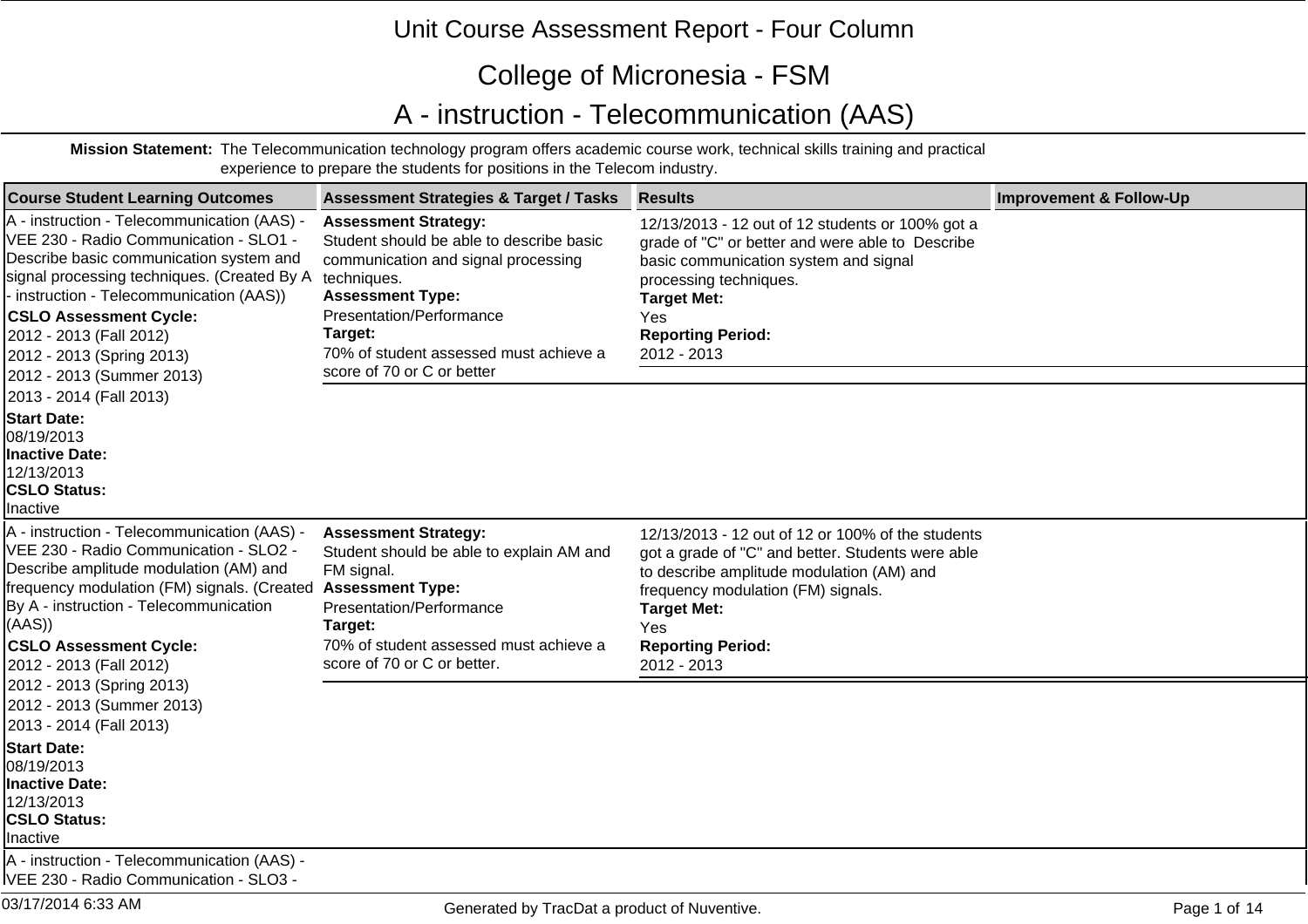| <b>Course Student Learning Outcomes</b>                                                                                                                                                                                                                                                                                     | <b>Assessment Strategies &amp; Target / Tasks</b>                                                                                                                                                                                                                                             | <b>Results</b>                                                                                                                                                                                                                                                        | <b>Improvement &amp; Follow-Up</b> |
|-----------------------------------------------------------------------------------------------------------------------------------------------------------------------------------------------------------------------------------------------------------------------------------------------------------------------------|-----------------------------------------------------------------------------------------------------------------------------------------------------------------------------------------------------------------------------------------------------------------------------------------------|-----------------------------------------------------------------------------------------------------------------------------------------------------------------------------------------------------------------------------------------------------------------------|------------------------------------|
| Describe AM and FM signal path and circuit.<br>(Created By A - instruction -<br>Telecommunication (AAS))<br><b>CSLO Assessment Cycle:</b><br>2012 - 2013 (Fall 2012)<br>2012 - 2013 (Spring 2013)<br>2012 - 2013 (Summer 2013)<br>2013 - 2014 (Fall 2013)                                                                   | <b>Assessment Strategy:</b><br>The student should be able to describe AM<br>and FM signal path and circuit.<br><b>Assessment Type:</b><br>Presentation/Performance<br>Target:<br>70% of student assessed must achieve a<br>score of 70 or C or better.                                        | 12/13/2013 - 12 out of 12 or 100% of the students<br>got a grade of "C" or better and were able to<br>describe AM and FM signal path and circuit.<br><b>Target Met:</b><br>Yes<br><b>Reporting Period:</b><br>2012 - 2013                                             |                                    |
| <b>Start Date:</b><br>08/19/2013<br><b>Inactive Date:</b><br>12/13/2013<br><b>CSLO Status:</b><br>Inactive                                                                                                                                                                                                                  |                                                                                                                                                                                                                                                                                               |                                                                                                                                                                                                                                                                       |                                    |
| A - instruction - Telecommunication (AAS) -<br>VEE 230 - Radio Communication - SLO4 -<br>Describe AM and FM modulator and<br>demodulator. (Created By A - instruction -<br>Telecommunication (AAS))<br><b>CSLO Assessment Cycle:</b><br>2012 - 2013 (Fall 2012)<br>2012 - 2013 (Spring 2013)                                | <b>Assessment Strategy:</b><br>Student should be able to trace AM and FM<br>modulator and demodulator.<br><b>Assessment Type:</b><br>Presentation/Performance<br>Target:<br>70% of student assessed must achieve a<br>score of 70 or C or better.                                             | 12/13/2013 - 12 out of 12 or 100% of the students<br>got a grade of "C" or better and were able to<br>describe AM and FM modulator and demodulator<br>circuits.<br><b>Target Met:</b><br>Yes<br><b>Reporting Period:</b><br>2012 - 2013                               |                                    |
| 2012 - 2013 (Summer 2013)<br>2013 - 2014 (Fall 2013)<br><b>Start Date:</b><br>08/19/2013<br><b>Inactive Date:</b><br>12/13/2013<br><b>CSLO Status:</b><br>Inactive                                                                                                                                                          |                                                                                                                                                                                                                                                                                               |                                                                                                                                                                                                                                                                       |                                    |
| A - instruction - Telecommunication (AAS) -<br>VEE 230 - Radio Communication - SLO5 -<br>Monitor modulated signal in AM and FM<br>receiver. (Created By A - instruction -<br>Telecommunication (AAS))<br><b>CSLO Assessment Cycle:</b><br>2012 - 2013 (Fall 2012)<br>2012 - 2013 (Spring 2013)<br>2012 - 2013 (Summer 2013) | <b>Assessment Strategy:</b><br>Student should be able to monitor the the<br>AM and FM modulated signal using<br>oscilloscope and signal generators.<br><b>Assessment Type:</b><br>Presentation/Performance<br>Target:<br>70% of student assessed must achieve a<br>score of 70 or C or better | 12/13/2013 - 12 out of 12 or 100% of the students<br>got a grade of "C" or better and were able to<br>monitor modulated signal in AM and FM using<br>oscilloscope and test generators.<br><b>Target Met:</b><br><b>Yes</b><br><b>Reporting Period:</b><br>2012 - 2013 |                                    |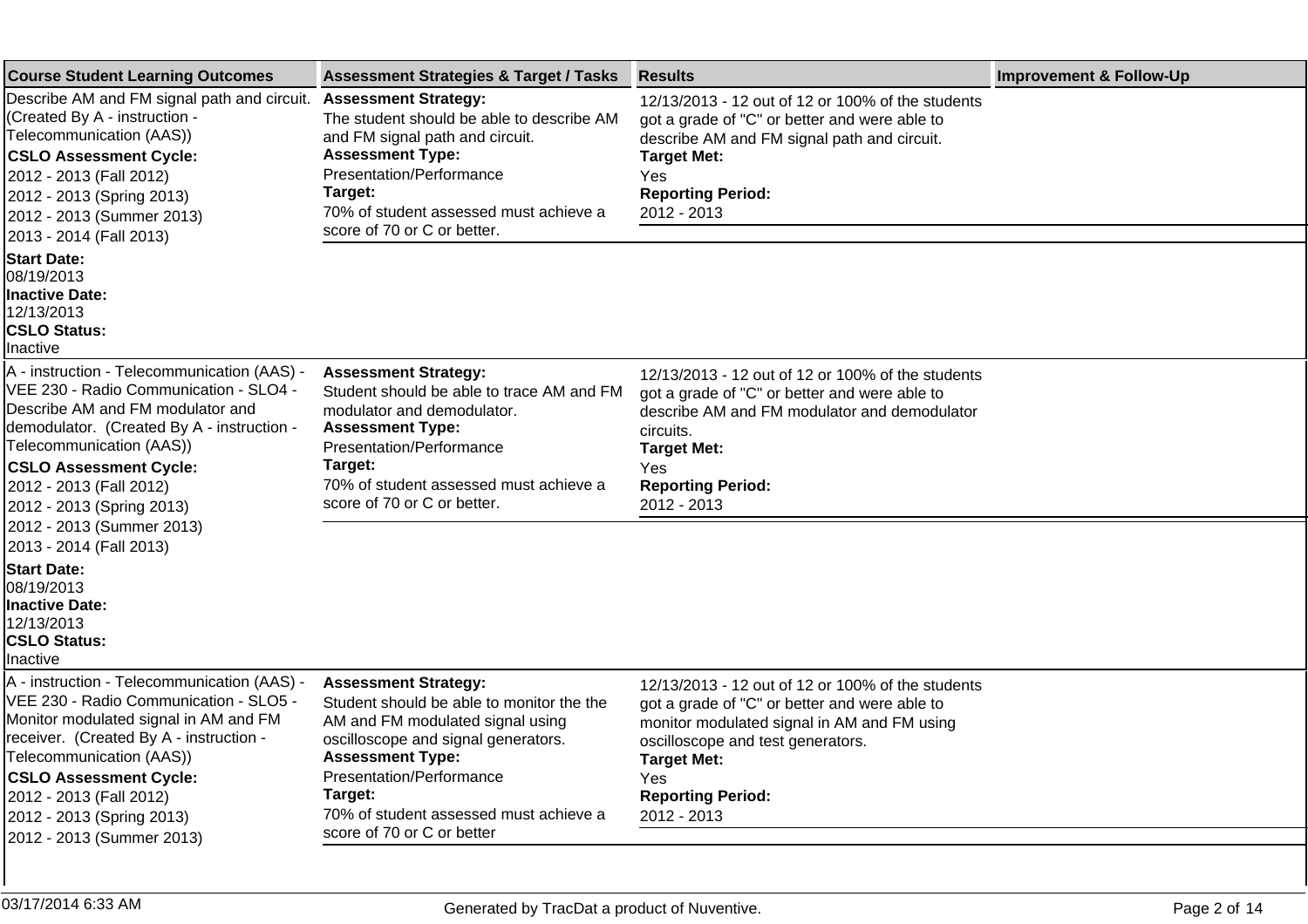| <b>Course Student Learning Outcomes</b>                                                                                                                                                                                                                                                                                                                 | <b>Assessment Strategies &amp; Target / Tasks</b>                                                                                                                                                                                                                                                         | <b>Results</b>                                                                                                                                                                                                                                  | <b>Improvement &amp; Follow-Up</b>                                                                                        |
|---------------------------------------------------------------------------------------------------------------------------------------------------------------------------------------------------------------------------------------------------------------------------------------------------------------------------------------------------------|-----------------------------------------------------------------------------------------------------------------------------------------------------------------------------------------------------------------------------------------------------------------------------------------------------------|-------------------------------------------------------------------------------------------------------------------------------------------------------------------------------------------------------------------------------------------------|---------------------------------------------------------------------------------------------------------------------------|
| 2013 - 2014 (Fall 2013)<br><b>Start Date:</b><br>08/19/2013<br><b>Inactive Date:</b><br>12/13/2013<br><b>CSLO Status:</b><br>Inactive                                                                                                                                                                                                                   |                                                                                                                                                                                                                                                                                                           |                                                                                                                                                                                                                                                 |                                                                                                                           |
| A - instruction - Telecommunication (AAS) -<br>VEE 230 - Radio Communication - SLO6 -<br>Troubleshoot AM and FM transmitter and<br>receiver. (Created By A - instruction -<br>Telecommunication (AAS))<br><b>CSLO Assessment Cycle:</b><br>2012 - 2013 (Fall 2012)<br>2012 - 2013 (Spring 2013)<br>2012 - 2013 (Summer 2013)<br>2013 - 2014 (Fall 2013) | <b>Assessment Strategy:</b><br>student should be able to trouble shoot and<br>repair AM and FM receiver using different<br>test instruments and documentation.<br><b>Assessment Type:</b><br>Presentation/Performance<br>Target:<br>70% of student assessed must achieve a<br>score of 70 or C or better  | 12/13/2013 - 12 out of 12 or 100% of the students<br>got a grade of "C" or better and were able to<br>troubleshoot the circuit of AM and FM transmitter<br>and receiver<br><b>Target Met:</b><br>Yes<br><b>Reporting Period:</b><br>2012 - 2013 | 12/13/2013 - Need additional AM<br>and FM NIDA receiver card to<br>accommodate more students during<br>hands on activity. |
| <b>Start Date:</b><br>08/19/2013<br><b>Inactive Date:</b><br>12/13/2013<br><b>CSLO Status:</b><br>Inactive                                                                                                                                                                                                                                              |                                                                                                                                                                                                                                                                                                           |                                                                                                                                                                                                                                                 |                                                                                                                           |
| A - instruction - Telecommunication (AAS) -<br>VTE 260 - Microwave - SLO1 - Understand<br>basic principles of microwave<br>communication system.<br>(Created By A - instruction -<br>Telecommunication (AAS))<br><b>CSLO Assessment Cycle:</b><br>2012 - 2013 (Fall 2012)<br>2012 - 2013 (Spring 2013)                                                  | <b>Assessment Strategy:</b><br>Written assessment will be given to the<br>student covering the basic principles of<br>microwave communication system.<br><b>Assessment Type:</b><br>Exam/Quiz - In Course<br>Target:<br>70% or grade of "C" or higher level of<br>competency of 2nd yr students of AAS in | 09/11/2013 - 13 out of 13 students or 100% got a<br>grade of C and better as their final grade in the<br>course.<br><b>Target Met:</b><br>Yes<br><b>Reporting Period:</b><br>2012 - 2013                                                        |                                                                                                                           |
| 2012 - 2013 (Summer 2013)<br>2013 - 2014 (Fall 2013)<br><b>CSLO Status:</b><br>Inactive                                                                                                                                                                                                                                                                 | Telecommunication.                                                                                                                                                                                                                                                                                        |                                                                                                                                                                                                                                                 |                                                                                                                           |
| A - instruction - Telecommunication (AAS) -<br>VTE 260 - Microwave - SLO2 - Demonstrate<br>understanding of microwave transmitter and<br>receiver. (Created By A - instruction -                                                                                                                                                                        | <b>Assessment Strategy:</b><br>Given the microwave transmitter and<br>receiver system the student will show how it                                                                                                                                                                                        | 09/11/2013 - 13 out of 13 students or 100% got a<br>grade of C and better as their final grade in the<br>course.                                                                                                                                |                                                                                                                           |
| 03/17/2014 6:33 AM                                                                                                                                                                                                                                                                                                                                      | Generated by TracDat a product of Nuventive.                                                                                                                                                                                                                                                              |                                                                                                                                                                                                                                                 | Page 3 of 14                                                                                                              |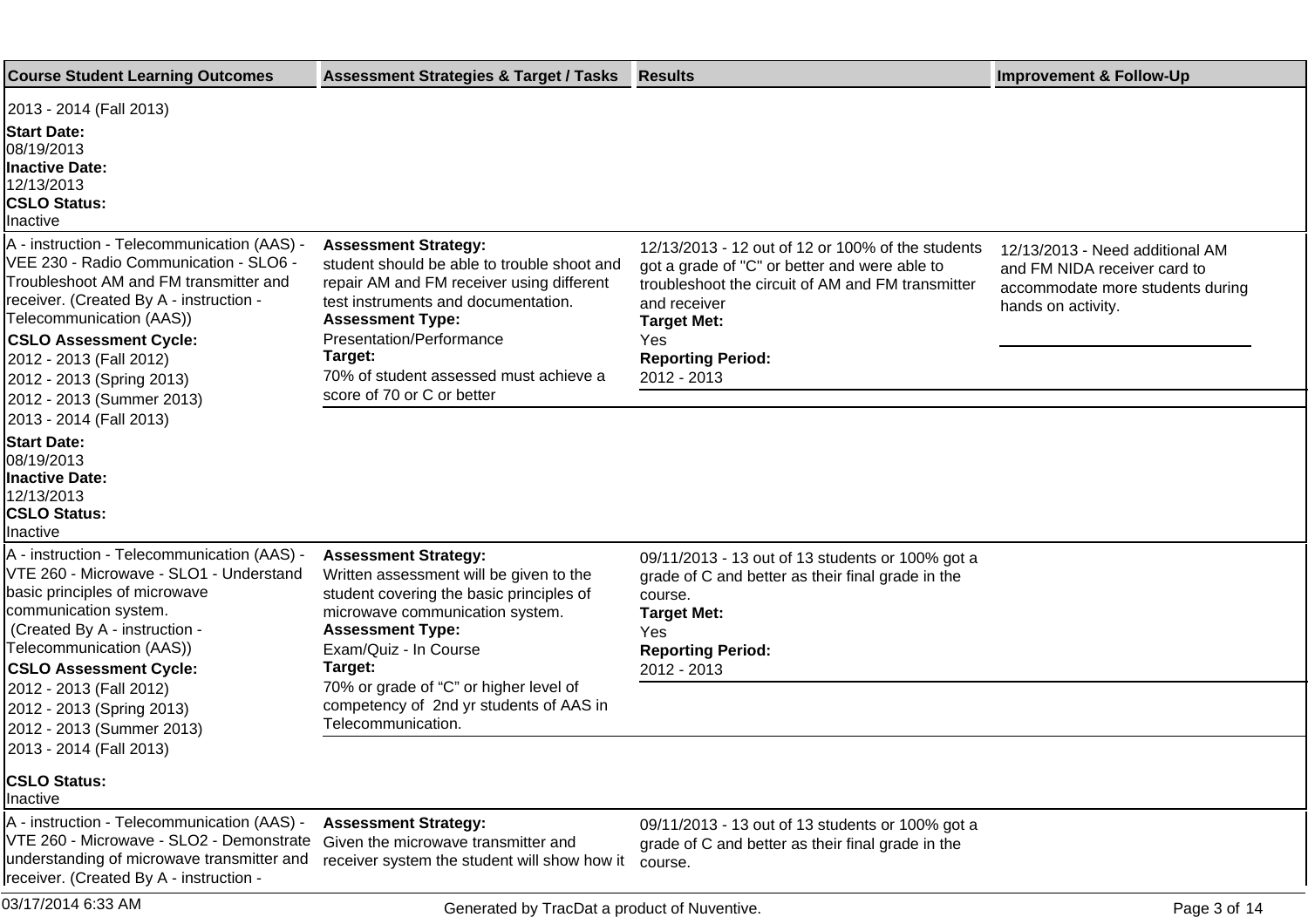| <b>Course Student Learning Outcomes</b>                                                                                                                                                                                                                            | <b>Assessment Strategies &amp; Target / Tasks</b>                                                                                                                                                                                                            | <b>Results</b>                                                                                                                                                                | <b>Improvement &amp; Follow-Up</b> |
|--------------------------------------------------------------------------------------------------------------------------------------------------------------------------------------------------------------------------------------------------------------------|--------------------------------------------------------------------------------------------------------------------------------------------------------------------------------------------------------------------------------------------------------------|-------------------------------------------------------------------------------------------------------------------------------------------------------------------------------|------------------------------------|
| Telecommunication (AAS))<br><b>CSLO Assessment Cycle:</b><br>2012 - 2013 (Fall 2012)<br>2012 - 2013 (Spring 2013)                                                                                                                                                  | operate as a system.<br><b>Assessment Type:</b><br>Presentation/Performance<br>Target:                                                                                                                                                                       | <b>Target Met:</b><br>Yes<br><b>Reporting Period:</b><br>2012 - 2013                                                                                                          |                                    |
| 2012 - 2013 (Summer 2013)<br>2013 - 2014 (Fall 2013)<br><b>CSLO Status:</b>                                                                                                                                                                                        | 70% or grade of "C" or higher level of<br>competency of 2nd yr students of AAS in<br>Telecommunication.                                                                                                                                                      |                                                                                                                                                                               |                                    |
| Inactive                                                                                                                                                                                                                                                           |                                                                                                                                                                                                                                                              |                                                                                                                                                                               |                                    |
| A - instruction - Telecommunication (AAS) -<br>VTE 260 - Microwave - SLO3 - Identify<br>waveguides with other methods of energy<br>transfer. (Created By A - instruction -<br>Telecommunication (AAS))<br><b>CSLO Assessment Cycle:</b><br>2012 - 2013 (Fall 2012) | <b>Assessment Strategy:</b><br>Using the prototype microwave antenna the<br>student will identify and demonstrate how it<br>serve as a medium to information<br>transmission in the microwave system.<br><b>Assessment Type:</b><br>Presentation/Performance | 09/11/2013 - 13 out of 13 students got a grade of<br>C and better as their final grade in the course.<br><b>Target Met:</b><br>Yes<br><b>Reporting Period:</b><br>2012 - 2013 |                                    |
| 2012 - 2013 (Spring 2013)<br>2012 - 2013 (Summer 2013)<br>2013 - 2014 (Fall 2013)                                                                                                                                                                                  | Target:<br>70% or grade of "C" or higher level of<br>competency of 2nd yr students of AAS in<br>Telecommunication.                                                                                                                                           |                                                                                                                                                                               |                                    |
| <b>CSLO Status:</b><br>Inactive                                                                                                                                                                                                                                    |                                                                                                                                                                                                                                                              |                                                                                                                                                                               |                                    |
| A - instruction - Telecommunication (AAS) -<br>VTE 260 - Microwave - SLO4 - Know<br>transmission devices and medium in<br>microwave communication system. (Created<br>By A - instruction - Telecommunication<br>((AAS)                                             | <b>Assessment Strategy:</b><br>Written assessment on the topic<br>transmission devices and medium in<br>microwave communication system.<br><b>Assessment Type:</b><br>Exam/Quiz - In Course                                                                  | 09/11/2013 - 13 out of 13 students got a grade of<br>C and better as their final grade in the course.<br><b>Target Met:</b><br>Yes<br><b>Reporting Period:</b><br>2012 - 2013 |                                    |
| <b>CSLO Assessment Cycle:</b><br>2012 - 2013 (Fall 2012)<br>2012 - 2013 (Spring 2013)<br>2012 - 2013 (Summer 2013)                                                                                                                                                 | Target:<br>70% or grade of "C" or higher level of<br>competency of 2nd yr students of AAS in<br>Telecommunication.                                                                                                                                           |                                                                                                                                                                               |                                    |
| 2013 - 2014 (Fall 2013)                                                                                                                                                                                                                                            |                                                                                                                                                                                                                                                              |                                                                                                                                                                               |                                    |
| <b>CSLO Status:</b><br>Inactive                                                                                                                                                                                                                                    |                                                                                                                                                                                                                                                              |                                                                                                                                                                               |                                    |
| A - instruction - Telecommunication (AAS) -<br>VTE 260 - Microwave - SLO5 - Recognize<br>the tube and semiconductor microwave<br>devices. (Created By A - instruction -<br>Telecommunication (AAS))                                                                | <b>Assessment Strategy:</b><br>Written assessment on topic vacuum tube<br>and semiconductor microwave devices will<br>be administer.<br><b>Assessment Type:</b>                                                                                              | 09/11/2013 - 13 out of 13 students got a grade of<br>C and better as their final grade in the course.<br><b>Target Met:</b><br>Yes<br><b>Reporting Period:</b>                |                                    |
|                                                                                                                                                                                                                                                                    |                                                                                                                                                                                                                                                              |                                                                                                                                                                               |                                    |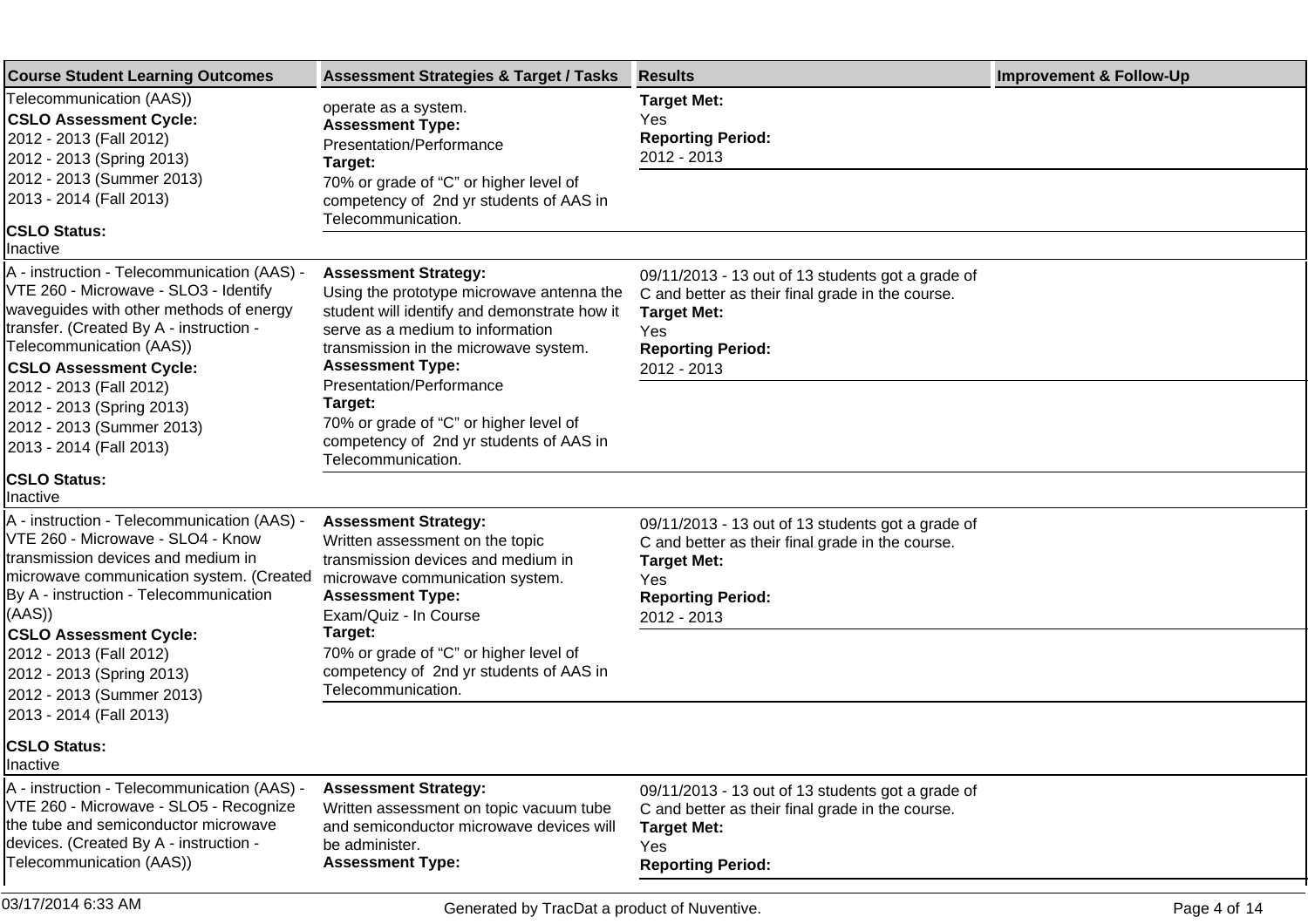| <b>Course Student Learning Outcomes</b>                                                                                                                                                                                                                                                                                                                                                                                      | <b>Assessment Strategies &amp; Target / Tasks</b>                                                                                                                                                                                                                                                                                                                                                                                                                                                                       | <b>Results</b>                                                                                                                                                                | <b>Improvement &amp; Follow-Up</b>                                                                                                                                 |
|------------------------------------------------------------------------------------------------------------------------------------------------------------------------------------------------------------------------------------------------------------------------------------------------------------------------------------------------------------------------------------------------------------------------------|-------------------------------------------------------------------------------------------------------------------------------------------------------------------------------------------------------------------------------------------------------------------------------------------------------------------------------------------------------------------------------------------------------------------------------------------------------------------------------------------------------------------------|-------------------------------------------------------------------------------------------------------------------------------------------------------------------------------|--------------------------------------------------------------------------------------------------------------------------------------------------------------------|
| <b>CSLO Assessment Cycle:</b><br>2012 - 2013 (Fall 2012)<br>2012 - 2013 (Spring 2013)<br>2012 - 2013 (Summer 2013)<br>2013 - 2014 (Fall 2013)                                                                                                                                                                                                                                                                                | Exam/Quiz - In Course<br>Target:<br>70% or grade of "C" or higher level of<br>competency of 2nd yr students of AAS in<br>Telecommunication.                                                                                                                                                                                                                                                                                                                                                                             | 2012 - 2013                                                                                                                                                                   |                                                                                                                                                                    |
| <b>CSLO Status:</b><br>Inactive                                                                                                                                                                                                                                                                                                                                                                                              |                                                                                                                                                                                                                                                                                                                                                                                                                                                                                                                         |                                                                                                                                                                               |                                                                                                                                                                    |
| A - instruction - Telecommunication (AAS) -<br>VTE 260 - Microwave - SLO6 - Troubleshoot The student will setup the microwave<br>microwave transmitter and receiver system.<br>(Created By A - instruction -<br>Telecommunication (AAS))<br><b>CSLO Assessment Cycle:</b><br>2012 - 2013 (Fall 2012)<br>2012 - 2013 (Spring 2013)<br>2012 - 2013 (Summer 2013)<br>2013 - 2014 (Fall 2013)<br><b>CSLO Status:</b><br>Inactive | <b>Assessment Strategy:</b><br>transmitter and receiver system. The<br>transmitter and receiver will stream JPG<br>data and audio signal using loptop on each<br>end. Once the system is properly configure<br>the instructor will inject 2 troubles that the<br>student will need to find and repair the<br>system back on its operation.<br><b>Assessment Type:</b><br>Presentation/Performance<br>Target:<br>70% or grade of "C" or higher level of<br>competency of 2nd yr students of AAS in<br>Telecommunication. | 09/11/2013 - 13 out of 13 students got a grade of<br>C and better as their final grade in the course.<br><b>Target Met:</b><br>Yes<br><b>Reporting Period:</b><br>2012 - 2013 | 09/11/2013 - Need to buy additional<br>2 sets microwave transmitters and<br>receivers including the cards to<br>facilitate the SLO competency in full<br>capacity. |
|                                                                                                                                                                                                                                                                                                                                                                                                                              |                                                                                                                                                                                                                                                                                                                                                                                                                                                                                                                         |                                                                                                                                                                               |                                                                                                                                                                    |
| A - instruction - Telecommunication (AAS) -<br>VTE 261 - Fiber Optic installation - SLO1 -<br>Describe the fundamentals of a fiber optic<br>communication system. (Created By A -<br>instruction - Telecommunication (AAS))<br><b>CSLO Assessment Cycle:</b>                                                                                                                                                                 | <b>Assessment Strategy:</b><br>Written exam<br><b>Assessment Type:</b><br>Exam/Quiz - In Course<br>Target:<br>70% of students assessed must achieve a                                                                                                                                                                                                                                                                                                                                                                   | 05/07/2012 - 12 out of 17 or 71% of the students<br>got a grade of 70 or "C" or better.<br><b>Target Met:</b><br>Yes<br><b>Reporting Period:</b><br>2012 - 2013               |                                                                                                                                                                    |
| 2012 - 2013 (Fall 2012)<br>2012 - 2013 (Spring 2013)                                                                                                                                                                                                                                                                                                                                                                         | grade of C or better                                                                                                                                                                                                                                                                                                                                                                                                                                                                                                    |                                                                                                                                                                               |                                                                                                                                                                    |
| 2012 - 2013 (Summer 2013)<br>2013 - 2014 (Fall 2013)                                                                                                                                                                                                                                                                                                                                                                         |                                                                                                                                                                                                                                                                                                                                                                                                                                                                                                                         |                                                                                                                                                                               |                                                                                                                                                                    |
| <b>Start Date:</b><br>08/20/2012<br><b>Inactive Date:</b><br>12/14/2012<br>CSLO Status:<br>Inactive                                                                                                                                                                                                                                                                                                                          |                                                                                                                                                                                                                                                                                                                                                                                                                                                                                                                         |                                                                                                                                                                               |                                                                                                                                                                    |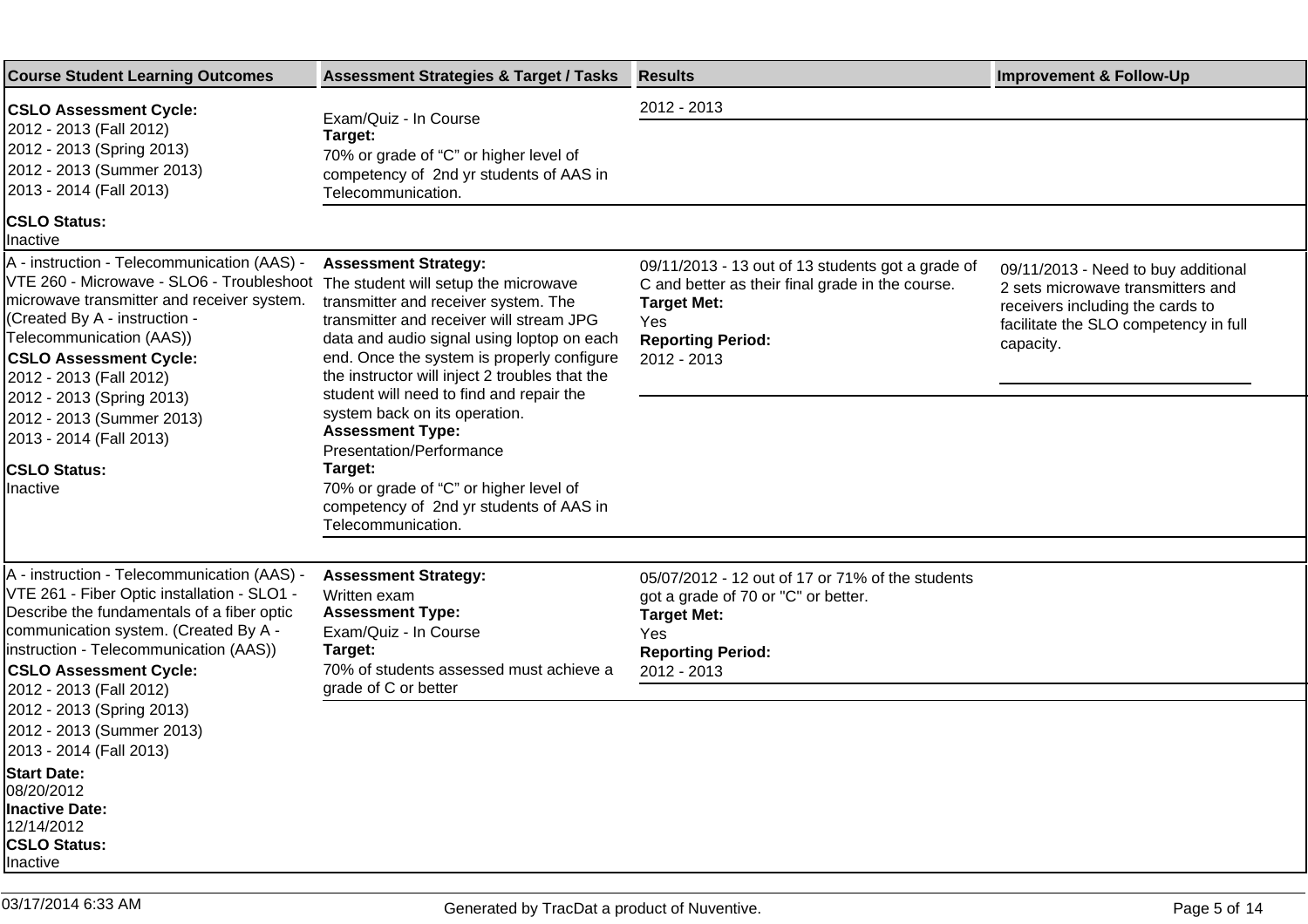| <b>Course Student Learning Outcomes</b>                                                                                                                                                                                                                                                                                              | <b>Assessment Strategies &amp; Target / Tasks</b>                                                                                                     | <b>Results</b>                                                                                                                                                   | <b>Improvement &amp; Follow-Up</b> |
|--------------------------------------------------------------------------------------------------------------------------------------------------------------------------------------------------------------------------------------------------------------------------------------------------------------------------------------|-------------------------------------------------------------------------------------------------------------------------------------------------------|------------------------------------------------------------------------------------------------------------------------------------------------------------------|------------------------------------|
| A - instruction - Telecommunication (AAS) -<br>VTE 261 - Fiber Optic installation - SLO2 -<br>Explain the safety precautions and the<br>proper work practices associated with fiber<br>optics. (Created By A - instruction -<br>Telecommunication (AAS))                                                                             | <b>Assessment Strategy:</b><br>Written exam<br><b>Assessment Type:</b><br>Exam/Quiz - In Course<br>Target:<br>70% of students assessed must achieve a | 05/07/2012 - 12 out of 17 or 71% of the students<br>got a grade of 70 or "C" or better.<br><b>Target Met:</b><br>Yes<br><b>Reporting Period:</b><br>2012 - 2013  |                                    |
| <b>CSLO Assessment Cycle:</b><br>2012 - 2013 (Fall 2012)<br>2012 - 2013 (Spring 2013)<br>2012 - 2013 (Summer 2013)<br>2013 - 2014 (Fall 2013)                                                                                                                                                                                        | grade of C or better                                                                                                                                  |                                                                                                                                                                  |                                    |
| <b>Start Date:</b><br>08/20/2012<br><b>Inactive Date:</b><br>12/14/2012<br><b>CSLO Status:</b><br>Inactive                                                                                                                                                                                                                           |                                                                                                                                                       |                                                                                                                                                                  |                                    |
| A - instruction - Telecommunication (AAS) -<br>VTE 261 - Fiber Optic installation - SLO3 -<br>List the applications and advantages of fiber<br>optics. (Created By A - instruction -<br>Telecommunication (AAS))<br><b>CSLO Assessment Cycle:</b>                                                                                    | <b>Assessment Strategy:</b><br>Written exam<br><b>Assessment Type:</b><br>Exam/Quiz - In Course<br>Target:<br>70% of students assessed must achieve a | 05/07/2012 - 17 out of 17 or 100% of the students<br>got a grade of 70 or "C" or better.<br><b>Target Met:</b><br>Yes<br><b>Reporting Period:</b><br>2012 - 2013 |                                    |
| 2012 - 2013 (Fall 2012)                                                                                                                                                                                                                                                                                                              | grade of C or better                                                                                                                                  |                                                                                                                                                                  |                                    |
| 2012 - 2013 (Spring 2013)<br>2012 - 2013 (Summer 2013)<br>2013 - 2014 (Fall 2013)                                                                                                                                                                                                                                                    |                                                                                                                                                       |                                                                                                                                                                  |                                    |
| <b>Start Date:</b><br>08/20/2012<br>Inactive Date:<br>12/14/2012<br><b>CSLO Status:</b><br>Inactive                                                                                                                                                                                                                                  |                                                                                                                                                       |                                                                                                                                                                  |                                    |
| A - instruction - Telecommunication (AAS) - Assessment Strategy:<br>VTE 261 - Fiber Optic installation - SLO4 - Written exam<br>Describe the construction, components,<br>tools, and operating characteristics of a fiber<br>optic cable. (Created By A - instruction -<br>Telecommunication (AAS))<br><b>CSLO Assessment Cycle:</b> | <b>Assessment Type:</b><br>Exam/Quiz - In Course<br>Target:<br>70% of students assessed must achieve a<br>grade of C or better                        | 05/07/2012 - 17 out of 17 or 100% of the students<br>got a grade of 70 or "C" or better.<br><b>Target Met:</b><br>Yes<br><b>Reporting Period:</b><br>2012 - 2013 |                                    |
| 2012 - 2013 (Fall 2012)                                                                                                                                                                                                                                                                                                              |                                                                                                                                                       |                                                                                                                                                                  |                                    |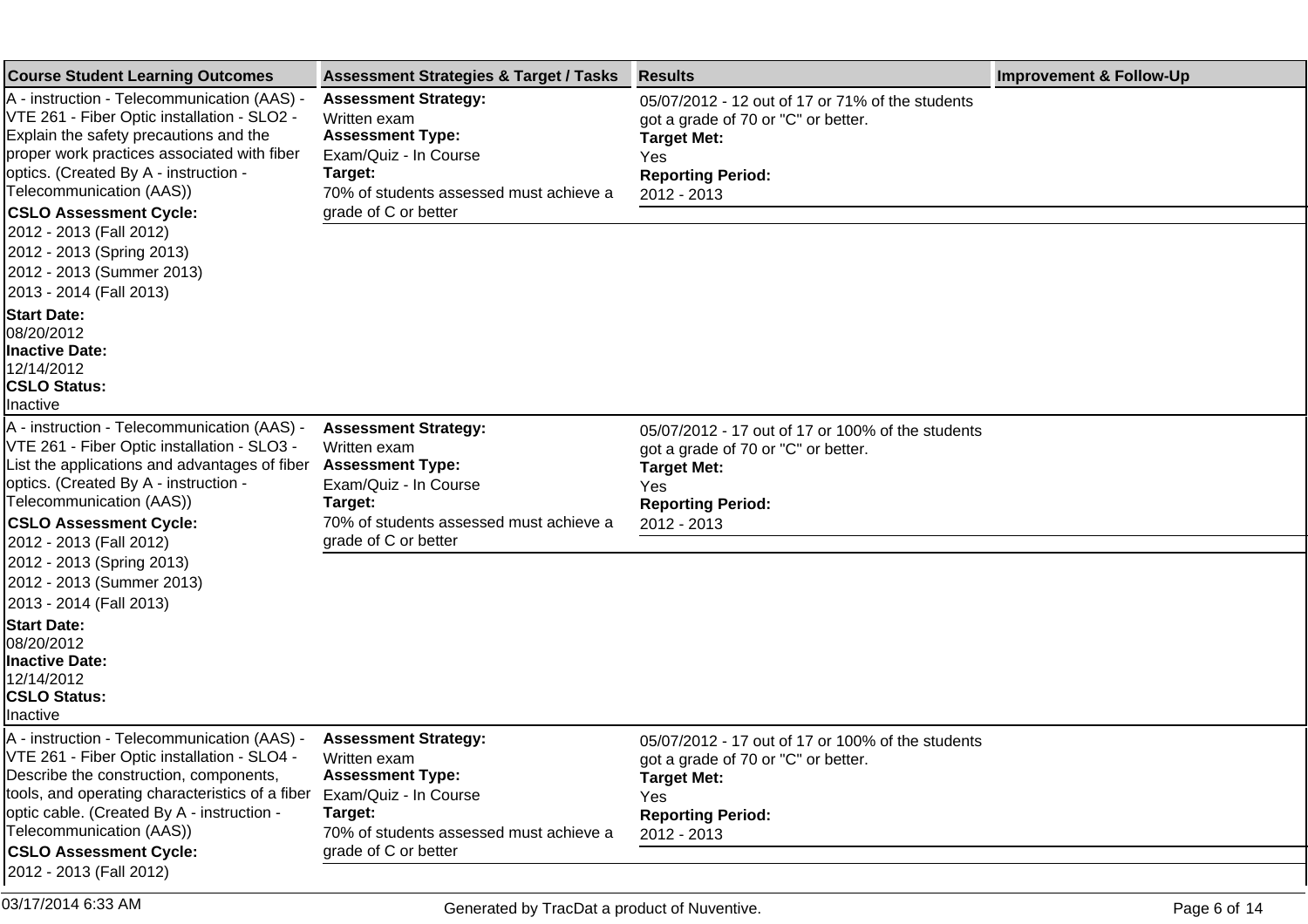| <b>Course Student Learning Outcomes</b>                                                                                                                                                                                                                                                                      | <b>Assessment Strategies &amp; Target / Tasks</b>                                                                                                     | <b>Results</b>                                                                                                                                                   | <b>Improvement &amp; Follow-Up</b> |
|--------------------------------------------------------------------------------------------------------------------------------------------------------------------------------------------------------------------------------------------------------------------------------------------------------------|-------------------------------------------------------------------------------------------------------------------------------------------------------|------------------------------------------------------------------------------------------------------------------------------------------------------------------|------------------------------------|
| 2012 - 2013 (Spring 2013)<br>2012 - 2013 (Summer 2013)<br>2013 - 2014 (Fall 2013)<br><b>Start Date:</b><br>08/20/2012<br><b>Inactive Date:</b><br>12/14/2012<br><b>CSLO Status:</b><br>Inactive                                                                                                              |                                                                                                                                                       |                                                                                                                                                                  |                                    |
| A - instruction - Telecommunication (AAS) -<br>VTE 261 - Fiber Optic installation - SLO5 -<br>Identify and describe the loss factors in a<br>fiber optics cable. (Created By A - instruction Exam/Quiz - In Course<br>- Telecommunication (AAS))<br><b>CSLO Assessment Cycle:</b><br>2012 - 2013 (Fall 2012) | <b>Assessment Strategy:</b><br>Written exam<br><b>Assessment Type:</b><br>Target:<br>70% of students assessed must achieve a<br>grade of C or better  | 05/07/2012 - 17 out of 17 or 100% of the students<br>got a grade of 70 or "C" or better.<br><b>Target Met:</b><br>Yes<br><b>Reporting Period:</b><br>2012 - 2013 |                                    |
| 2012 - 2013 (Spring 2013)<br>2012 - 2013 (Summer 2013)<br>2013 - 2014 (Fall 2013)                                                                                                                                                                                                                            |                                                                                                                                                       |                                                                                                                                                                  |                                    |
| <b>Start Date:</b><br>08/20/2012<br><b>Inactive Date:</b><br>12/14/2012<br><b>CSLO Status:</b><br>Inactive                                                                                                                                                                                                   |                                                                                                                                                       |                                                                                                                                                                  |                                    |
| A - instruction - Telecommunication (AAS) -<br>VTE 261 - Fiber Optic installation - SLO6 -<br>Describe the proper procedures of a fiber<br>optics installation in compliance with NEC<br>and TIA/EIA standards. (Created By A -<br>instruction - Telecommunication (AAS))                                    | <b>Assessment Strategy:</b><br>Written exam<br><b>Assessment Type:</b><br>Exam/Quiz - In Course<br>Target:<br>70% of students assessed must achieve a | 05/07/2012 - 16 out of 17 or 94% of the students<br>got a grade of 70 or "C" or better.<br><b>Target Met:</b><br>Yes<br><b>Reporting Period:</b><br>2012 - 2013  |                                    |
| <b>CSLO Assessment Cycle:</b><br>2012 - 2013 (Fall 2012)<br>2012 - 2013 (Spring 2013)<br>2012 - 2013 (Summer 2013)<br>2013 - 2014 (Fall 2013)<br><b>Start Date:</b>                                                                                                                                          | grade of C or better                                                                                                                                  | 05/07/2012 - 17 out of 17 or 100% of the students<br>got a grade of 70 or "C" or better.<br><b>Target Met:</b><br>Yes<br><b>Reporting Period:</b><br>2012 - 2013 |                                    |
| 08/20/2012<br><b>Inactive Date:</b><br>12/14/2012                                                                                                                                                                                                                                                            |                                                                                                                                                       |                                                                                                                                                                  |                                    |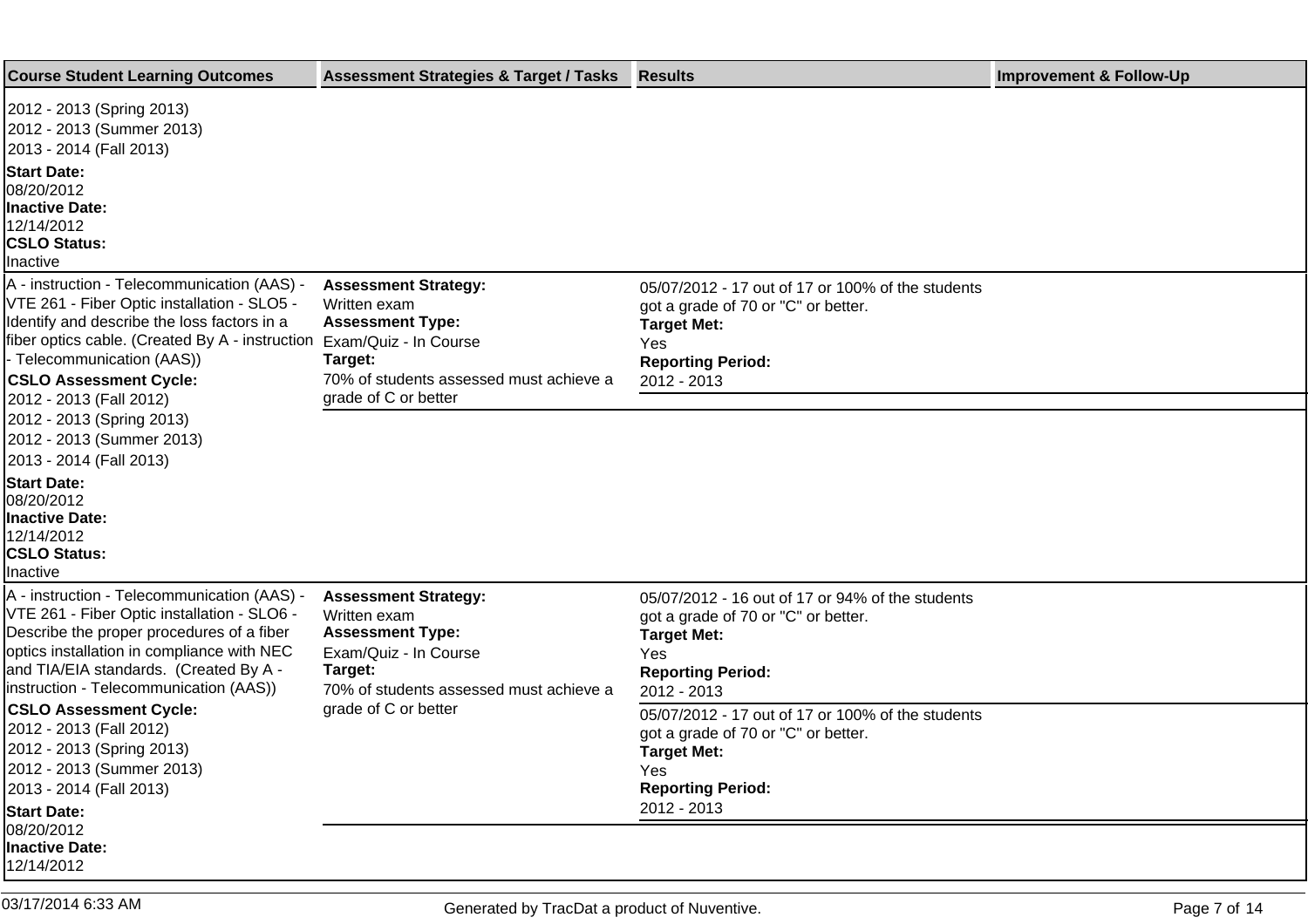| <b>Course Student Learning Outcomes</b>                                                                                                                                                                                                                                                                                                                                                                                                            | <b>Assessment Strategies &amp; Target / Tasks</b>                                                                                                                                                                                                                                                                                          | <b>Results</b>                                                                                                                                                   | <b>Improvement &amp; Follow-Up</b> |
|----------------------------------------------------------------------------------------------------------------------------------------------------------------------------------------------------------------------------------------------------------------------------------------------------------------------------------------------------------------------------------------------------------------------------------------------------|--------------------------------------------------------------------------------------------------------------------------------------------------------------------------------------------------------------------------------------------------------------------------------------------------------------------------------------------|------------------------------------------------------------------------------------------------------------------------------------------------------------------|------------------------------------|
| <b>CSLO Status:</b><br>linactive<br>A - instruction - Telecommunication (AAS) -<br>VTE 261 - Fiber Optic installation - SLO7 -<br>Safely and properly use the OTDR to test<br>and troubleshoot a fiber optic cable or<br>linstallation. (Created By A - instruction -<br>Telecommunication (AAS))<br><b>CSLO Assessment Cycle:</b><br>2012 - 2013 (Fall 2012)<br>2012 - 2013 (Spring 2013)<br>2012 - 2013 (Summer 2013)<br>2013 - 2014 (Fall 2013) | <b>Assessment Strategy:</b><br>Performance & written exams on setting up<br>and using the OTDR to measure length of<br>fiber optic cable, to locate fault in the cable,<br>and to measure cable loss.<br><b>Assessment Type:</b><br>Presentation/Performance<br>Target:<br>70% of students assessed must achieve a<br>grade of C or better | 05/07/2012 - 17 out of 17 or 100% of the students<br>got a grade of 70 or "C" or better.<br><b>Target Met:</b><br>Yes<br><b>Reporting Period:</b><br>2012 - 2013 |                                    |
| <b>Start Date:</b><br>08/20/2012<br><b>Inactive Date:</b><br>12/14/2012<br><b>CSLO Status:</b><br>Inactive                                                                                                                                                                                                                                                                                                                                         |                                                                                                                                                                                                                                                                                                                                            |                                                                                                                                                                  |                                    |
| A - instruction - Telecommunication (AAS) -<br>VTE 261 - Fiber Optic installation - SLO8 -<br>Safely and properly prepare a fiber optic<br>cable. (Created By A - instruction -<br>Telecommunication (AAS))<br><b>CSLO Assessment Cycle:</b><br>2012 - 2013 (Fall 2012)                                                                                                                                                                            | <b>Assessment Strategy:</b><br>Performance & written exams on fiber optic<br>cable preparation for termination and<br>splicing.<br><b>Assessment Type:</b><br>Presentation/Performance<br>Target:                                                                                                                                          | 05/07/2012 - 17 out of 17 or 100% of the students<br>got a grade of 70 or "C" or better.<br><b>Target Met:</b><br>Yes<br><b>Reporting Period:</b><br>2012 - 2013 |                                    |
| 2012 - 2013 (Spring 2013)<br>2012 - 2013 (Summer 2013)<br>2013 - 2014 (Fall 2013)                                                                                                                                                                                                                                                                                                                                                                  | 70% of students assessed must achieve a<br>grade of C or better                                                                                                                                                                                                                                                                            |                                                                                                                                                                  |                                    |
| <b>Start Date:</b><br>08/20/2012<br><b>Inactive Date:</b><br>12/14/2012<br><b>CSLO Status:</b><br>Inactive                                                                                                                                                                                                                                                                                                                                         |                                                                                                                                                                                                                                                                                                                                            |                                                                                                                                                                  |                                    |
| A - instruction - Telecommunication (AAS) -<br>VTE 261 - Fiber Optic installation - SLO9 -<br>Safely and properly perform fiber preparation the fiber optic cable.<br>procedures. (Created By A - instruction -<br>Telecommunication (AAS))                                                                                                                                                                                                        | <b>Assessment Strategy:</b><br>Performance & written exams on terminating<br><b>Assessment Type:</b><br>Presentation/Performance                                                                                                                                                                                                           | 05/07/2012 - 17 out of 17 or 100% of the students<br>got a grade of 70 or "C" or better.<br><b>Target Met:</b><br>Yes<br><b>Reporting Period:</b>                |                                    |
| 03/17/2014 6:33 AM                                                                                                                                                                                                                                                                                                                                                                                                                                 | Generated by TracDat a product of Nuventive.                                                                                                                                                                                                                                                                                               |                                                                                                                                                                  | Page 8 of 14                       |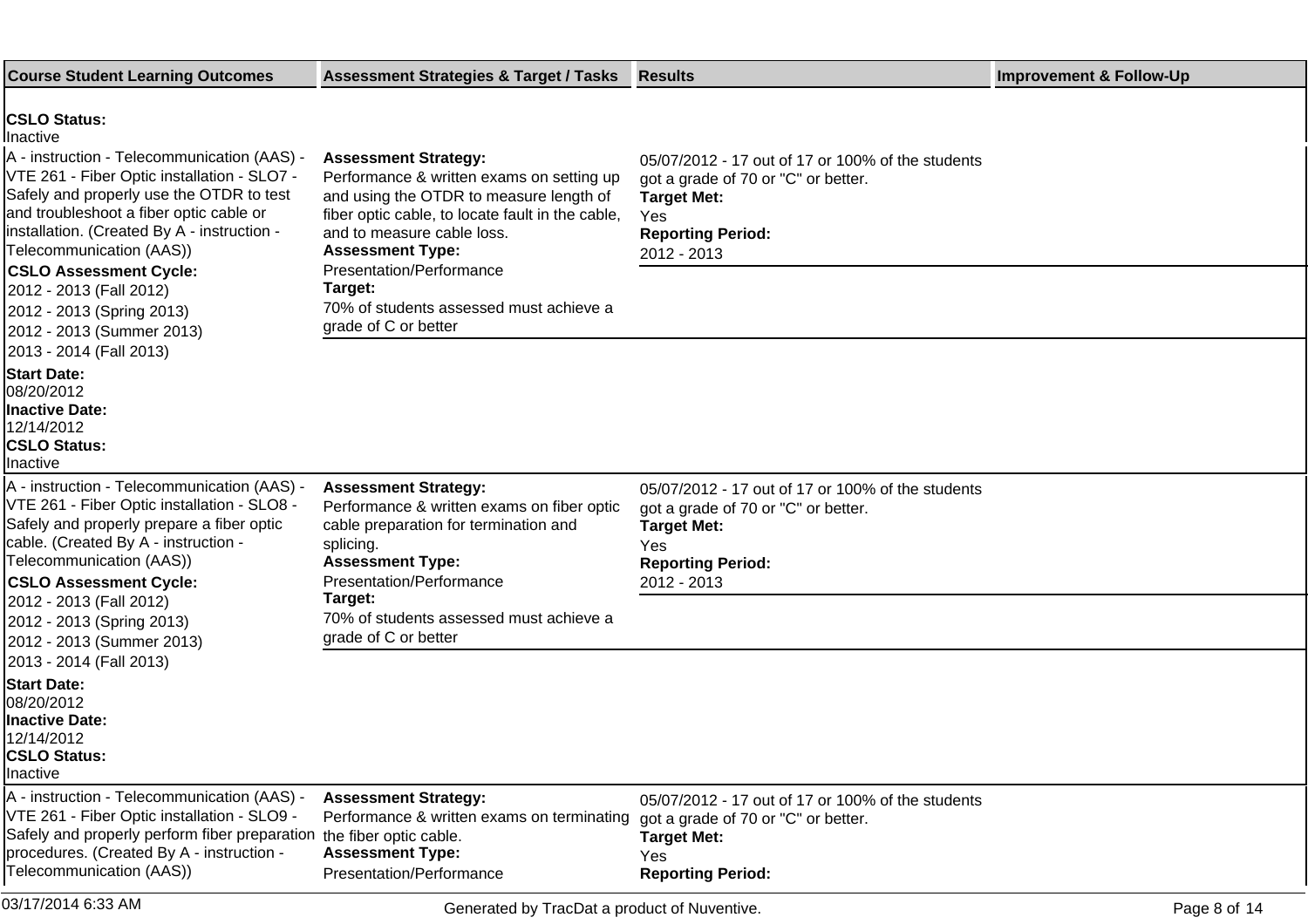| <b>Course Student Learning Outcomes</b>                                                                                                                                                                                                                      | <b>Assessment Strategies &amp; Target / Tasks</b>                                                                                                                                            | <b>Results</b>                                                                                                                                                       | <b>Improvement &amp; Follow-Up</b> |
|--------------------------------------------------------------------------------------------------------------------------------------------------------------------------------------------------------------------------------------------------------------|----------------------------------------------------------------------------------------------------------------------------------------------------------------------------------------------|----------------------------------------------------------------------------------------------------------------------------------------------------------------------|------------------------------------|
| <b>CSLO Assessment Cycle:</b><br>2012 - 2013 (Fall 2012)<br>2012 - 2013 (Spring 2013)<br>2012 - 2013 (Summer 2013)<br>2013 - 2014 (Fall 2013)                                                                                                                | Target:<br>70% of students assessed must achieve a<br>grade of C or better                                                                                                                   | 2012 - 2013                                                                                                                                                          |                                    |
| <b>Start Date:</b><br>08/20/2012<br><b>Inactive Date:</b><br>12/14/2012<br><b>CSLO Status:</b><br><b>Inactive</b>                                                                                                                                            |                                                                                                                                                                                              |                                                                                                                                                                      |                                    |
| A - instruction - Telecommunication (AAS) -<br>VTE 261 - Fiber Optic installation - SLO10 -<br>Safely and properly perform fiber optics<br>splicing procedures: Fusion and Mechanical.<br>(Created By A - instruction -<br>Telecommunication (AAS))          | <b>Assessment Strategy:</b><br>Performance & written exams on splicing<br>fiber optic cables using fusion & mechanical<br>techniques.<br><b>Assessment Type:</b><br>Presentation/Performance | 05/07/2012 - 17 out of 17 or 100% of the students<br>got a grade of 70 or "C" or better.<br><b>Target Met:</b><br>Yes<br><b>Reporting Period:</b><br>2012 - 2013     |                                    |
| <b>CSLO Assessment Cycle:</b><br>2012 - 2013 (Fall 2012)<br>2012 - 2013 (Spring 2013)<br>2012 - 2013 (Summer 2013)<br>2013 - 2014 (Fall 2013)                                                                                                                | Target:<br>70% of students assessed must achieve a<br>grade of C or better                                                                                                                   |                                                                                                                                                                      |                                    |
| <b>Start Date:</b><br>08/20/2012<br><b>Inactive Date:</b><br>12/14/2012<br><b>CSLO Status:</b><br>Inactive                                                                                                                                                   |                                                                                                                                                                                              |                                                                                                                                                                      |                                    |
| A - instruction - Telecommunication (AAS) -<br>VTE 280 - Telephone system - SLO1 -<br>Describe the major sections of the basic<br>elements in a telephone system. (Created By<br>A - instruction - Telecommunication (AAS))<br><b>CSLO Assessment Cycle:</b> | <b>Assessment Strategy:</b><br>Written assessment on topic covered will be<br>administer.<br><b>Assessment Type:</b><br>Exam/Quiz - In Course<br>Target:                                     | 01/14/2014 - 13 out of 13 students of the students<br>got a grade of "C" and better in SLO1.<br><b>Target Met:</b><br>Yes<br><b>Reporting Period:</b><br>2012 - 2013 |                                    |
| 2013 - 2014 (Fall 2013)<br><b>Start Date:</b><br>08/19/2013<br>Inactive Date:<br>12/13/2013<br><b>CSLO Status:</b>                                                                                                                                           | 70% or grade of "C" or higher level of<br>competency of 2nd yr students of AAS in<br>Telecommunication.                                                                                      |                                                                                                                                                                      |                                    |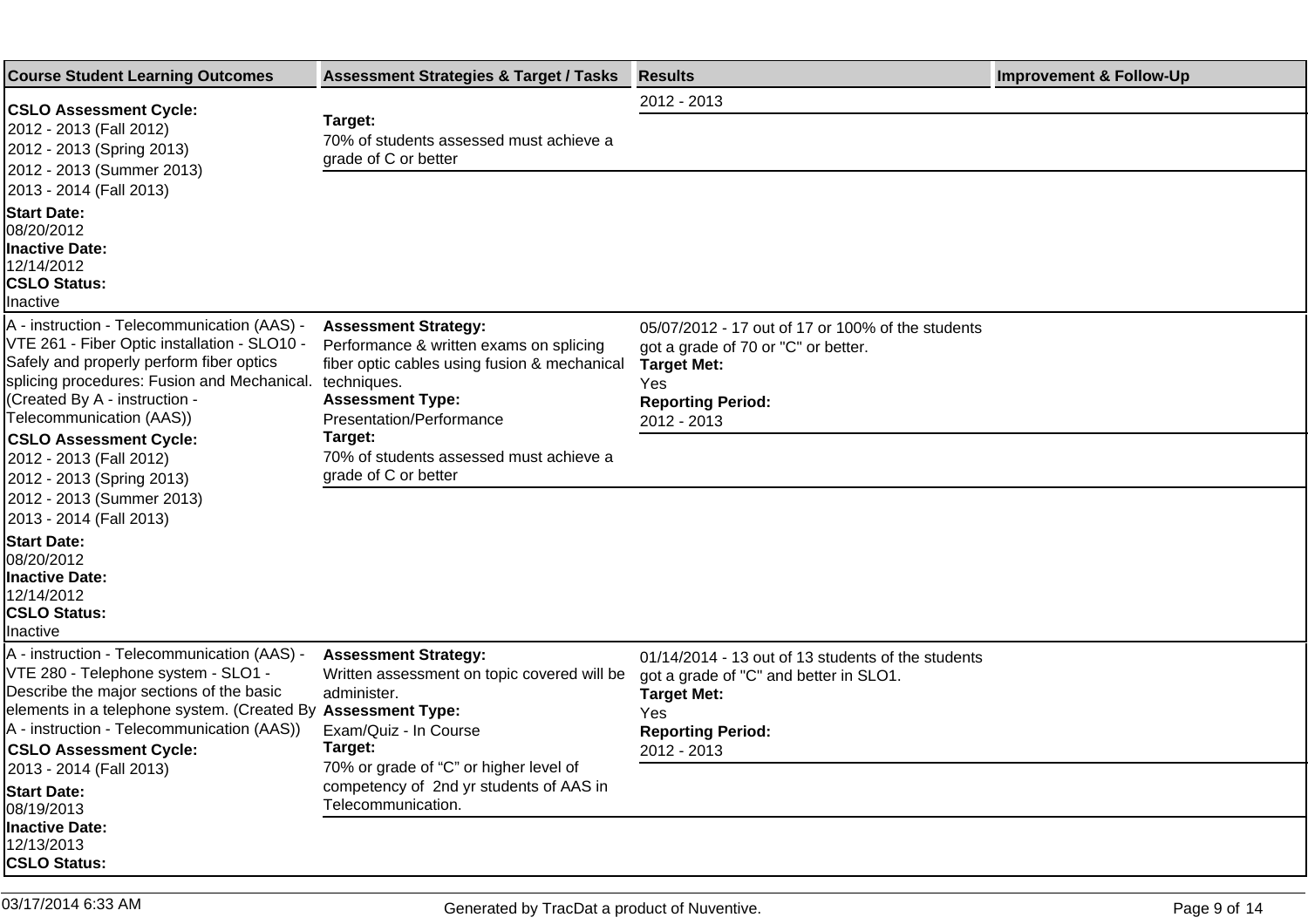| <b>Course Student Learning Outcomes</b>                                                                                                                                                                                                                                                                                     | <b>Assessment Strategies &amp; Target / Tasks</b>                                                                                                                                                                                                                                                              | <b>Results</b>                                                                                                                                                       | <b>Improvement &amp; Follow-Up</b> |
|-----------------------------------------------------------------------------------------------------------------------------------------------------------------------------------------------------------------------------------------------------------------------------------------------------------------------------|----------------------------------------------------------------------------------------------------------------------------------------------------------------------------------------------------------------------------------------------------------------------------------------------------------------|----------------------------------------------------------------------------------------------------------------------------------------------------------------------|------------------------------------|
| lActive<br>A - instruction - Telecommunication (AAS) -<br>VTE 280 - Telephone system - SLO2 -<br>Describe the telephone system used in the<br>U.S. and the F.S.M. (Created By A -<br>instruction - Telecommunication (AAS))<br><b>CSLO Assessment Cycle:</b><br>2013 - 2014 (Fall 2013)<br><b>Start Date:</b><br>08/19/2013 | <b>Assessment Strategy:</b><br>Written assessment will be administer on the got a grade of "C" and better in SLO2.<br>topic covered.<br><b>Assessment Type:</b><br>Exam/Quiz - In Course<br>Target:<br>70% or grade of "C" or higher level of<br>competency of 2nd yr students of AAS in<br>Telecommunication. | 01/14/2014 - 13 out of 13 students of the students<br><b>Target Met:</b><br>Yes<br><b>Reporting Period:</b><br>2012 - 2013                                           |                                    |
| <b>Inactive Date:</b><br>12/13/2013<br><b>CSLO Status:</b><br>Active                                                                                                                                                                                                                                                        |                                                                                                                                                                                                                                                                                                                |                                                                                                                                                                      |                                    |
| A - instruction - Telecommunication (AAS) -<br>VTE 280 - Telephone system - SLO3 -<br>Describe the operations of the mechanical<br>and electronic telephone sets. (Created By A<br>- instruction - Telecommunication (AAS))<br><b>CSLO Assessment Cycle:</b>                                                                | <b>Assessment Strategy:</b><br>Student will describe the actual operation of<br>mechanical and electronic telsets using real<br>telephone system.<br><b>Assessment Type:</b><br>Presentation/Performance                                                                                                       | 01/14/2014 - 13 out of 13 students of the students<br>got a grade of "C" and better in SLO3.<br><b>Target Met:</b><br>Yes<br><b>Reporting Period:</b><br>2012 - 2013 |                                    |
| 2013 - 2014 (Fall 2013)<br><b>Start Date:</b><br>08/19/2013<br><b>Inactive Date:</b>                                                                                                                                                                                                                                        | Target:<br>70% or grade of "C" or higher level of<br>competency of 2nd yr students of AAS in<br>Telecommunication.                                                                                                                                                                                             |                                                                                                                                                                      |                                    |
| 12/13/2013<br><b>CSLO Status:</b><br>Active                                                                                                                                                                                                                                                                                 | <b>Assessment Strategy:</b><br>The student will trace the three major circuit<br>on the telephone such as ringer, dialer and<br>send/receive.<br><b>Assessment Type:</b><br>Presentation/Performance                                                                                                           | 01/14/2014 - 13 out of 13 students of the students<br>got a grade of "C" and better in SLO3.<br><b>Target Met:</b><br>Yes<br><b>Reporting Period:</b><br>2012 - 2013 |                                    |
|                                                                                                                                                                                                                                                                                                                             | Target:<br>70% or grade of "C" or higher level of<br>competency of 2nd yr students of AAS in<br>Telecommunication.                                                                                                                                                                                             |                                                                                                                                                                      |                                    |
|                                                                                                                                                                                                                                                                                                                             | <b>Assessment Strategy:</b><br>Student will troubleshoot and repair<br>defective telset.<br><b>Assessment Type:</b><br>Presentation/Performance<br>Target:                                                                                                                                                     | 01/14/2014 - 13 out of 13 students of the students<br>got a grade of "C" and better in SLO3.<br><b>Target Met:</b><br>Yes<br><b>Reporting Period:</b><br>2012 - 2013 |                                    |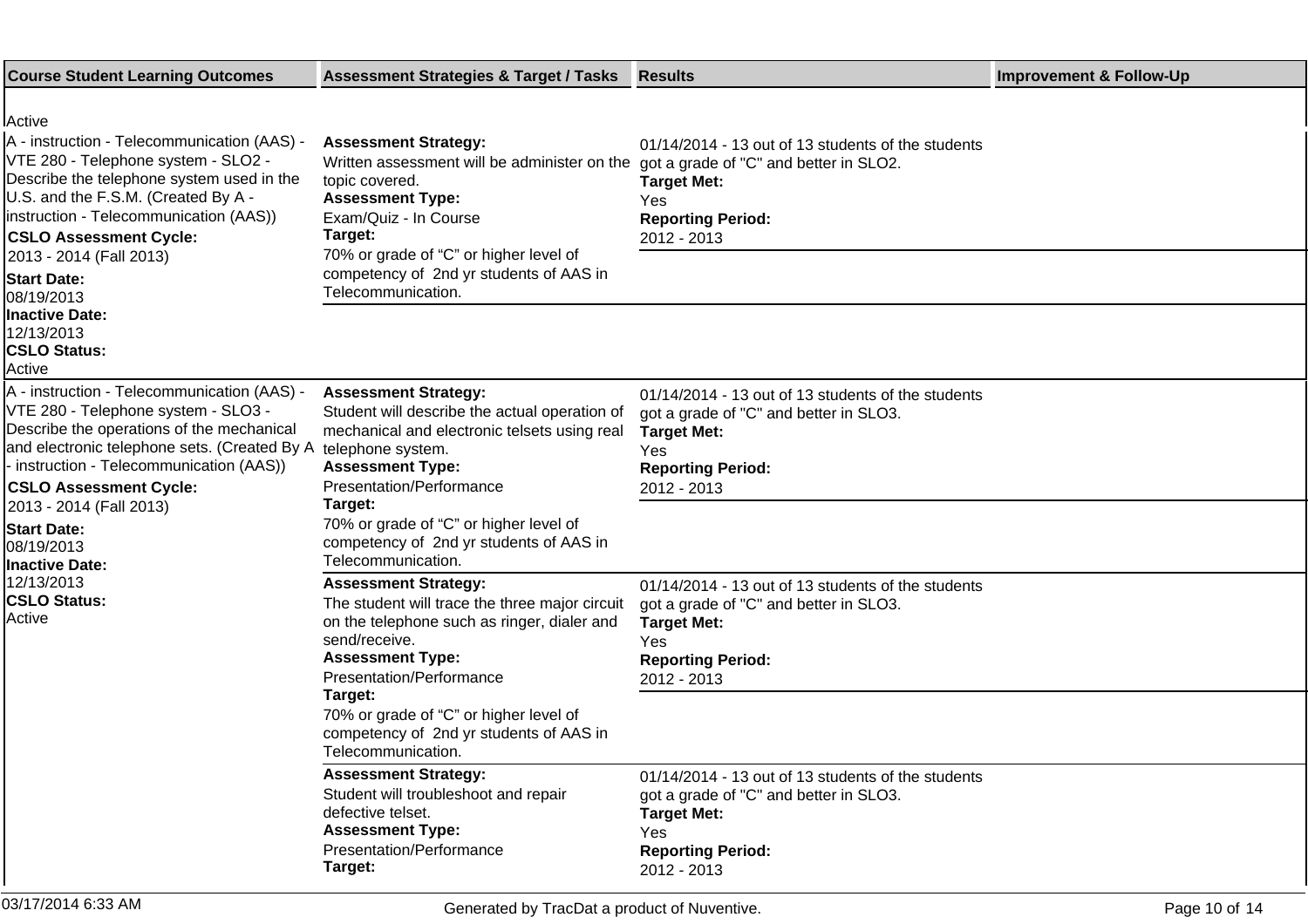| <b>Course Student Learning Outcomes</b>                                                                                                                                                                                                                                                                                                                                                       | <b>Assessment Strategies &amp; Target / Tasks</b>                                                                                                                                                                                                                                                                                                                           | <b>Results</b>                                                                                                                                                       | <b>Improvement &amp; Follow-Up</b> |
|-----------------------------------------------------------------------------------------------------------------------------------------------------------------------------------------------------------------------------------------------------------------------------------------------------------------------------------------------------------------------------------------------|-----------------------------------------------------------------------------------------------------------------------------------------------------------------------------------------------------------------------------------------------------------------------------------------------------------------------------------------------------------------------------|----------------------------------------------------------------------------------------------------------------------------------------------------------------------|------------------------------------|
|                                                                                                                                                                                                                                                                                                                                                                                               | 70% or grade of "C" or higher level of<br>competency of 2nd yr students of AAS in<br>Telecommunication.                                                                                                                                                                                                                                                                     |                                                                                                                                                                      |                                    |
| A - instruction - Telecommunication (AAS) -<br>VTE 280 - Telephone system - SLO4 -<br>Describe the two methods of signal<br>processing and two types of connection<br>links that are commonly used today's<br>telephone systems.<br>(Created By A - instruction -<br>Telecommunication (AAS))<br><b>CSLO Assessment Cycle:</b><br>2013 - 2014 (Fall 2013)<br><b>Start Date:</b><br>08/19/2013 | <b>Assessment Strategy:</b><br>By visiting the FSM telecom facilities the<br>student will describe the MUX and DEMUX<br>equipment together with their full specs and<br>function in the class.<br><b>Assessment Type:</b><br>Presentation/Performance<br>Target:<br>70% or grade of "C" or higher level of<br>competency of 2nd yr students of AAS in<br>Telecommunication. | 01/14/2014 - 13 out of 13 students of the students<br>got a grade of "C" and better in SLO4.<br><b>Target Met:</b><br>Yes<br><b>Reporting Period:</b><br>2012 - 2013 |                                    |
| <b>Inactive Date:</b><br>12/13/2013<br><b>CSLO Status:</b><br>Active                                                                                                                                                                                                                                                                                                                          |                                                                                                                                                                                                                                                                                                                                                                             |                                                                                                                                                                      |                                    |
| A - instruction - Telecommunication (AAS) -<br>VTE 280 - Telephone system - SLO5 -<br>Describe cellular telephone from a<br>theoretical and hardware perspective.<br>(Created By A - instruction -<br>Telecommunication (AAS))                                                                                                                                                                | <b>Assessment Strategy:</b><br>Written assessment will be administer on the<br>topic covered.<br><b>Assessment Type:</b><br>Exam/Quiz - In Course<br>Target:                                                                                                                                                                                                                | 01/14/2014 - 13 out of 13 students of the students<br>got a grade of "C" and better in SLO5.<br><b>Target Met:</b><br>Yes<br><b>Reporting Period:</b><br>2012 - 2013 |                                    |
| <b>CSLO Assessment Cycle:</b><br>2013 - 2014 (Fall 2013)<br><b>Start Date:</b>                                                                                                                                                                                                                                                                                                                | 70% or grade of "C" or higher level of<br>competency of 2nd yr students of AAS in<br>Telecommunication.                                                                                                                                                                                                                                                                     |                                                                                                                                                                      |                                    |
| 08/19/2013<br><b>Inactive Date:</b><br>12/13/2013<br><b>CSLO Status:</b><br>Active                                                                                                                                                                                                                                                                                                            |                                                                                                                                                                                                                                                                                                                                                                             |                                                                                                                                                                      |                                    |
| A - instruction - Telecommunication (AAS) -<br>VTE 281 - Cellular phone repair - SLO1 -<br>Describe the fundamentals and operation of<br>a cellular phone. (Created By A - instruction - Assessment Type:<br>Telecommunication (AAS))                                                                                                                                                         | <b>Assessment Strategy:</b><br>Written assessment is given on topic<br>covered.<br>Exam/Quiz - In Course                                                                                                                                                                                                                                                                    | 09/11/2013 - 13 out of 13 students or 100% got a<br>grade of C and better as their final grade in the<br>course.<br><b>Target Met:</b><br>Yes                        |                                    |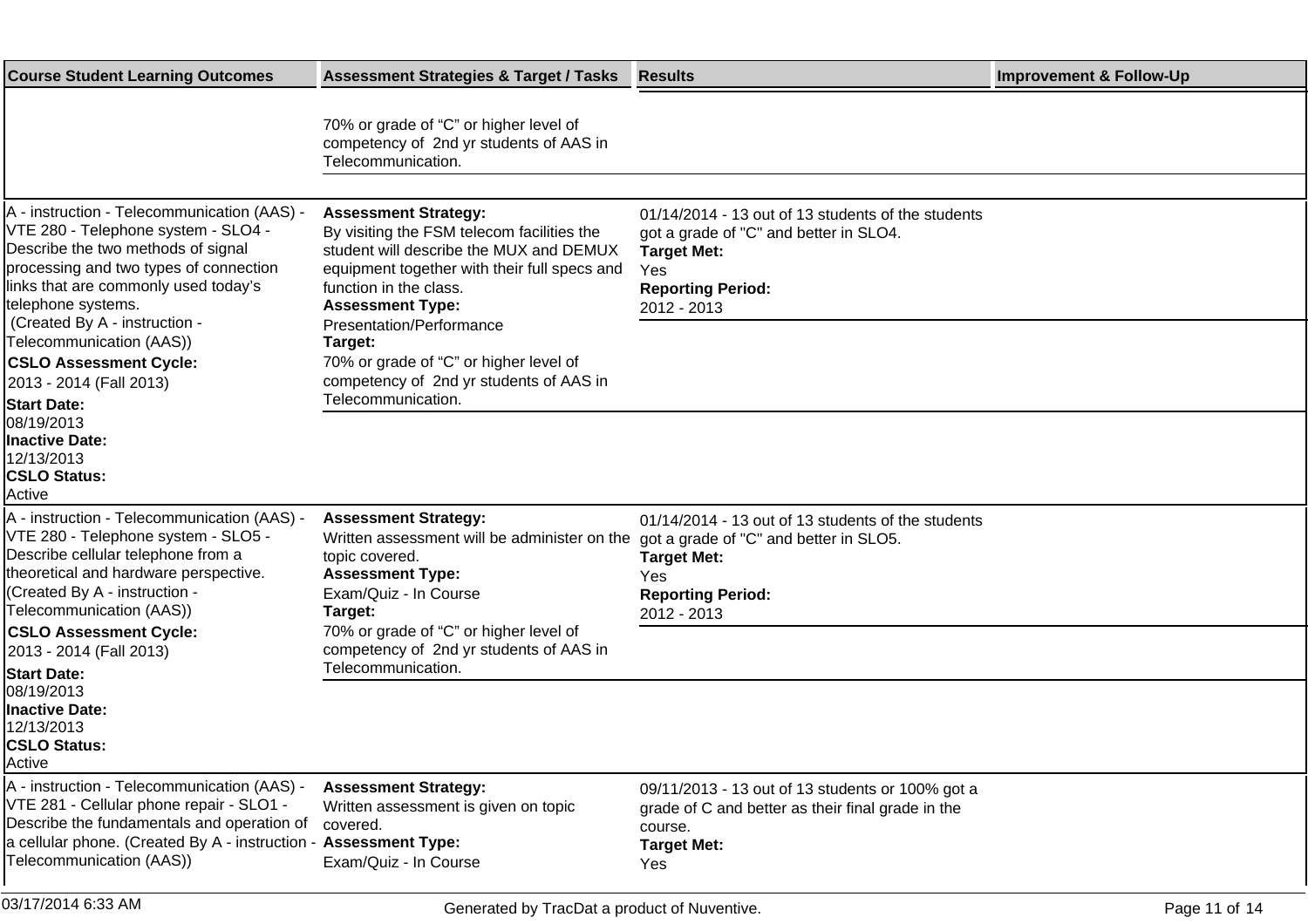| <b>Course Student Learning Outcomes</b>                                                                                                                                                                                                                                                                                                                                                                                                                                                                             | <b>Assessment Strategies &amp; Target / Tasks</b>                                                                                                                                                                                 | <b>Results</b>                                                                                                                                                                                  | <b>Improvement &amp; Follow-Up</b> |
|---------------------------------------------------------------------------------------------------------------------------------------------------------------------------------------------------------------------------------------------------------------------------------------------------------------------------------------------------------------------------------------------------------------------------------------------------------------------------------------------------------------------|-----------------------------------------------------------------------------------------------------------------------------------------------------------------------------------------------------------------------------------|-------------------------------------------------------------------------------------------------------------------------------------------------------------------------------------------------|------------------------------------|
| <b>CSLO Assessment Cycle:</b><br>2012 - 2013 (Fall 2012)<br>2012 - 2013 (Spring 2013)                                                                                                                                                                                                                                                                                                                                                                                                                               | Target:<br>70% or grade of "C" or better of student<br>register on the course.                                                                                                                                                    | <b>Reporting Period:</b><br>2012 - 2013                                                                                                                                                         |                                    |
| 2012 - 2013 (Summer 2013)<br>2013 - 2014 (Fall 2013)                                                                                                                                                                                                                                                                                                                                                                                                                                                                |                                                                                                                                                                                                                                   |                                                                                                                                                                                                 |                                    |
| <b>Start Date:</b><br>08/20/2012<br><b>Inactive Date:</b><br>12/13/2013<br><b>CSLO Status:</b><br>Inactive                                                                                                                                                                                                                                                                                                                                                                                                          |                                                                                                                                                                                                                                   |                                                                                                                                                                                                 |                                    |
| A - instruction - Telecommunication (AAS) -<br>VTE 281 - Cellular phone repair - SLO2 -<br>Describe and inspect the common parts of a<br>cellular phone. (Created By A - instruction -<br>Telecommunication (AAS))<br><b>CSLO Assessment Cycle:</b><br>2012 - 2013 (Fall 2012)                                                                                                                                                                                                                                      | <b>Assessment Strategy:</b><br>Using a cellular phone the student will<br>identify, inspect and describe its parts.<br><b>Assessment Type:</b><br>Presentation/Performance<br>Target:<br>70% or grade of "C" or better of student | 09/11/2013 - 13 out of 13 or 100% of the students<br>got a grade of C and better as their final grade in<br>the course.<br><b>Target Met:</b><br>Yes<br><b>Reporting Period:</b><br>2012 - 2013 |                                    |
| 2012 - 2013 (Spring 2013)<br>2012 - 2013 (Summer 2013)<br>2013 - 2014 (Fall 2013)                                                                                                                                                                                                                                                                                                                                                                                                                                   | register on the course.                                                                                                                                                                                                           |                                                                                                                                                                                                 |                                    |
| <b>Start Date:</b><br>08/20/2012<br><b>Inactive Date:</b><br>12/13/2013<br><b>CSLO Status:</b><br>Inactive                                                                                                                                                                                                                                                                                                                                                                                                          |                                                                                                                                                                                                                                   |                                                                                                                                                                                                 |                                    |
| A - instruction - Telecommunication (AAS) -<br><b>Assessment Strategy:</b><br>VTE 281 - Cellular phone repair - SLO3 -<br>Using different cell phone accessories and<br>Identify and test cellular phone accessories<br>attachment student will describe each<br>and attachments. (Created By A - instruction<br>function and demonstrate how it works.<br>- Telecommunication (AAS))<br><b>Assessment Type:</b><br><b>CSLO Assessment Cycle:</b><br>Presentation/Performance<br>Target:<br>2012 - 2013 (Fall 2012) | 09/11/2013 - 13 out of 13 or 100% of the students<br>got a grade of C and better as their final grade in<br>the course.<br><b>Target Met:</b><br>Yes<br><b>Reporting Period:</b><br>2012 - 2013                                   |                                                                                                                                                                                                 |                                    |
| 2012 - 2013 (Spring 2013)<br>2012 - 2013 (Summer 2013)                                                                                                                                                                                                                                                                                                                                                                                                                                                              | 70% or grade of "C" or better of student<br>register on the course.                                                                                                                                                               |                                                                                                                                                                                                 |                                    |
| 2013 - 2014 (Fall 2013)<br><b>Start Date:</b><br>08/20/2012<br><b>Inactive Date:</b>                                                                                                                                                                                                                                                                                                                                                                                                                                |                                                                                                                                                                                                                                   |                                                                                                                                                                                                 |                                    |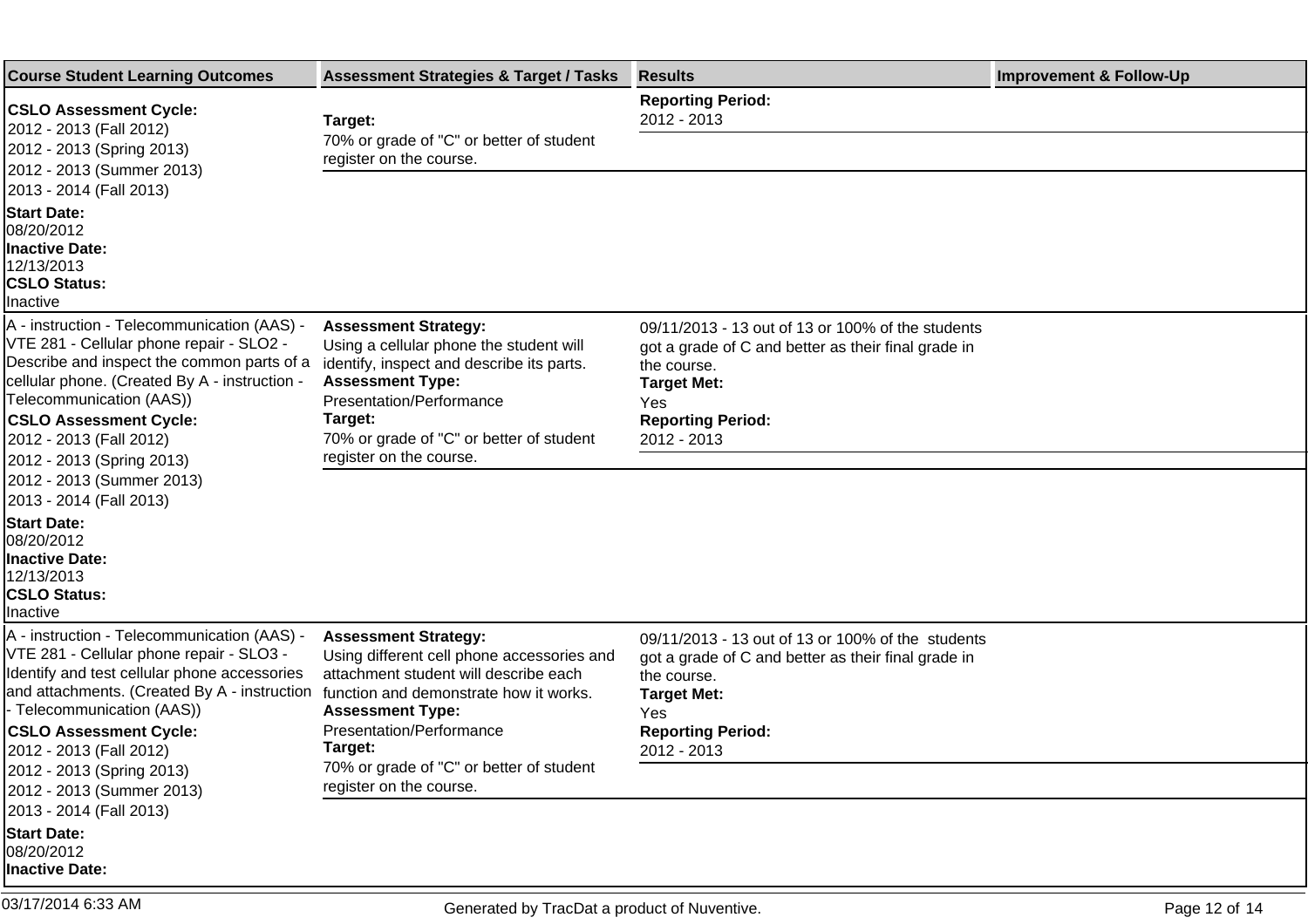| <b>Course Student Learning Outcomes</b>                                                                                                                                                                                                                                                                                                                                                                                                                                                                         | <b>Assessment Strategies &amp; Target / Tasks</b>                                                                                                                                                                                                                                                                            | <b>Results</b>                                                                                                                                                                                  | <b>Improvement &amp; Follow-Up</b> |
|-----------------------------------------------------------------------------------------------------------------------------------------------------------------------------------------------------------------------------------------------------------------------------------------------------------------------------------------------------------------------------------------------------------------------------------------------------------------------------------------------------------------|------------------------------------------------------------------------------------------------------------------------------------------------------------------------------------------------------------------------------------------------------------------------------------------------------------------------------|-------------------------------------------------------------------------------------------------------------------------------------------------------------------------------------------------|------------------------------------|
| 12/13/2013<br><b>CSLO Status:</b><br><b>Inactive</b><br>A - instruction - Telecommunication (AAS) -<br>VTE 281 - Cellular phone repair - SLO4 -<br>Identify and describe symptoms and troubles describe symptoms and identify the trouble<br>of a cellular phone using service manual<br>procedures. (Created By A - instruction -<br>Telecommunication (AAS))<br><b>CSLO Assessment Cycle:</b><br>2012 - 2013 (Fall 2012)<br>2012 - 2013 (Spring 2013)<br>2012 - 2013 (Summer 2013)<br>2013 - 2014 (Fall 2013) | <b>Assessment Strategy:</b><br>Using a defective cell phone student will<br>of the problem and trace the possible<br>defective parts using the service manual of<br>the cell phone.<br><b>Assessment Type:</b><br>Presentation/Performance<br>Target:<br>70% or grade of "C" or better of student<br>register in the course. | 09/11/2013 - 13 out of 13 or 100% of the<br>students got a grade of C and better as their final<br>grade in the course.<br><b>Target Met:</b><br>Yes<br><b>Reporting Period:</b><br>2012 - 2013 |                                    |
| <b>Start Date:</b><br>08/20/2012<br><b>Inactive Date:</b><br>12/13/2013<br><b>CSLO Status:</b><br>Inactive                                                                                                                                                                                                                                                                                                                                                                                                      |                                                                                                                                                                                                                                                                                                                              |                                                                                                                                                                                                 |                                    |
| A - instruction - Telecommunication (AAS) -<br>VTE 281 - Cellular phone repair - SLO5 -<br>Troubleshoot hardware and software<br>problems commonly encountered in a<br>cellular phone. (Created By A - instruction -<br>Telecommunication (AAS))<br><b>CSLO Assessment Cycle:</b><br>2012 - 2013 (Fall 2012)                                                                                                                                                                                                    | <b>Assessment Strategy:</b><br>Using a defective cellular phone student will<br>identify if the trouble is hardware of software<br>issue and troubleshooting on the unit follows<br>accordingly.<br><b>Assessment Type:</b><br>Presentation/Performance<br>Target:                                                           | 09/11/2013 - 13 out of 13 or 100% of the students<br>got a grade of C and better as their final grade in<br>the course.<br><b>Target Met:</b><br>Yes<br><b>Reporting Period:</b><br>2012 - 2013 |                                    |
| 2012 - 2013 (Spring 2013)<br>2012 - 2013 (Summer 2013)<br>2013 - 2014 (Fall 2013)                                                                                                                                                                                                                                                                                                                                                                                                                               | 70% or grade of "C" or better of student<br>register in the course.                                                                                                                                                                                                                                                          |                                                                                                                                                                                                 |                                    |
| <b>CSLO Status:</b><br>Ilnactive                                                                                                                                                                                                                                                                                                                                                                                                                                                                                |                                                                                                                                                                                                                                                                                                                              |                                                                                                                                                                                                 |                                    |
| A - instruction - Telecommunication (AAS) -<br>VTE 281 - Cellular phone repair - SLO6 -<br>Assemble and disassemble different brands<br>of cellular phones. (Created By A -<br>instruction - Telecommunication (AAS))                                                                                                                                                                                                                                                                                           | <b>Assessment Strategy:</b><br>Using different cell phone model student will<br>demonstrate the disassemble and<br>reassemble procedure when servicing the<br>cell phone.<br><b>Assessment Type:</b>                                                                                                                         | 09/11/2013 - 13 out of 13 or 100% of the students<br>got a grade of C and better as their final grade in<br>the course.<br><b>Target Met:</b><br>Yes<br><b>Reporting Period:</b>                |                                    |
| 03/17/2014 6:33 AM                                                                                                                                                                                                                                                                                                                                                                                                                                                                                              | Generated by TracDat a product of Nuventive.                                                                                                                                                                                                                                                                                 |                                                                                                                                                                                                 | Page 13 of 14                      |